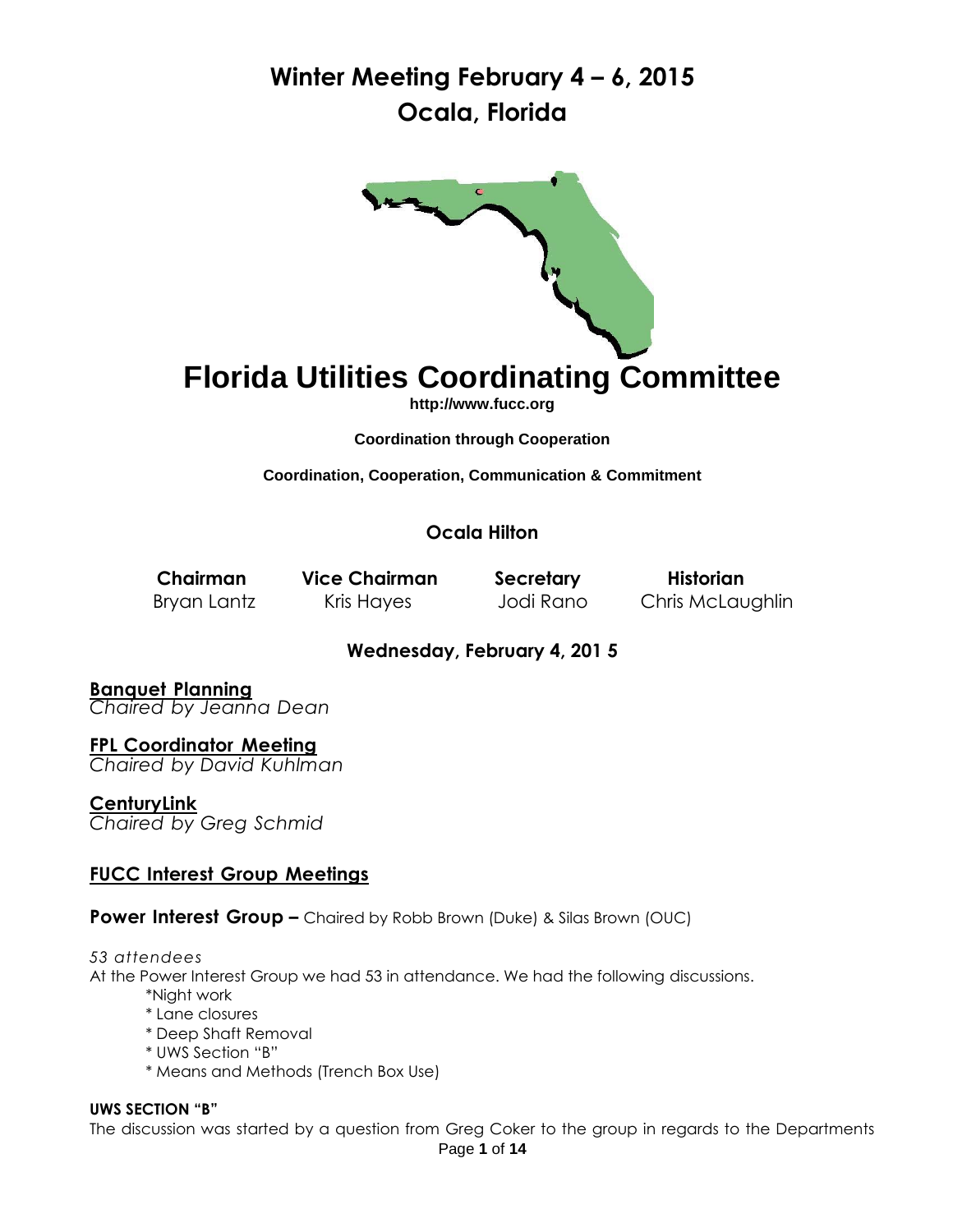request to remove a statement that informs the contractor that the utilities intent to perform work during normal business hours. This started a discussion to the section "B" and how some Utility Coordinators will dictate what can be placed within this area.

#### **DEEP SHAFT VS SHALLOW FOUNDATION REMOVAL**

A small discussion was held on this topic and the question was asked how many other utilities have been experienced with almost no feedback. Tom Bayne did inform that about 60% of the deep shaft projects have been mitigated to allow shallow shaft removal.

#### **LANE CLOSERS**

A discussion on lane closers and the lack of both reasoning and consistency of requiring not work when providing notice of lane closers regardless of the requirement of a permit. The group was informed by Tom Bane: The Department is putting together a task force team to address lane closers and night work requirements to provide consistency within all districts. Chad Swails asked and suggested if anyone from the utility are requested to participate on the team to ensure the team understands both methods and constraints to the power industry.

#### **MEANS and METHODS**

The group asked and discussed why a trench box could not be required as a method if it eliminates the need for a utility facility to move, support or be modified.

A statement was made that captured the attention of the group and worthy to be shared.

**"We work hard to do a great job in coordinating the design but have to be mine readers of how the contractor chooses to do the work."** 

Robb Brown – Duke Energy – [robb.brown@duke-energy.com](mailto:robb.brown@duke-energy.com) & Silas Brown – OUC – [sibrown@ouc.com](mailto:sibrown@ouc.com)

#### **Underground Interest Group –** Chaired by Chris Stermer (Cardno)

Meeting was called to order at 1:00 PM by Chris Stermer, Cardno, Chairman A total of 31 were in attendance (9 utility members, 14 consultants, 6 FDOT, and 2 Sunshine 811) were in attendance. The following was discussed:

- 1. Utility As-Builts on new construction/ installations. Are Utility owners getting good ones? Why not, and what is being done to improve them?
- 2. Utility Coordination/relocations as it appears on paper versus in the field. Making sure Designers/Utility agencies take into account the FDOT infrastructure (exiting and proposed) as well as other utilities (existing and proposed) when working to find a spot to move.
- 3. Sunshine 811
	- A.) New response code coming out 2D
	- B.) Damage Prevention Forum and Roundtable (2/5/15)
	- C.) Open 811 Discussions
- 4. Coordination & Communication are paramount. Anything the FUCC can do to further this? Ideas?
- 5. Our Interest group will be providing the Combined Interest group Presentation to the whole FUCC at Howey-in-Hills. So be thinking about suggestions. A recommendation was made by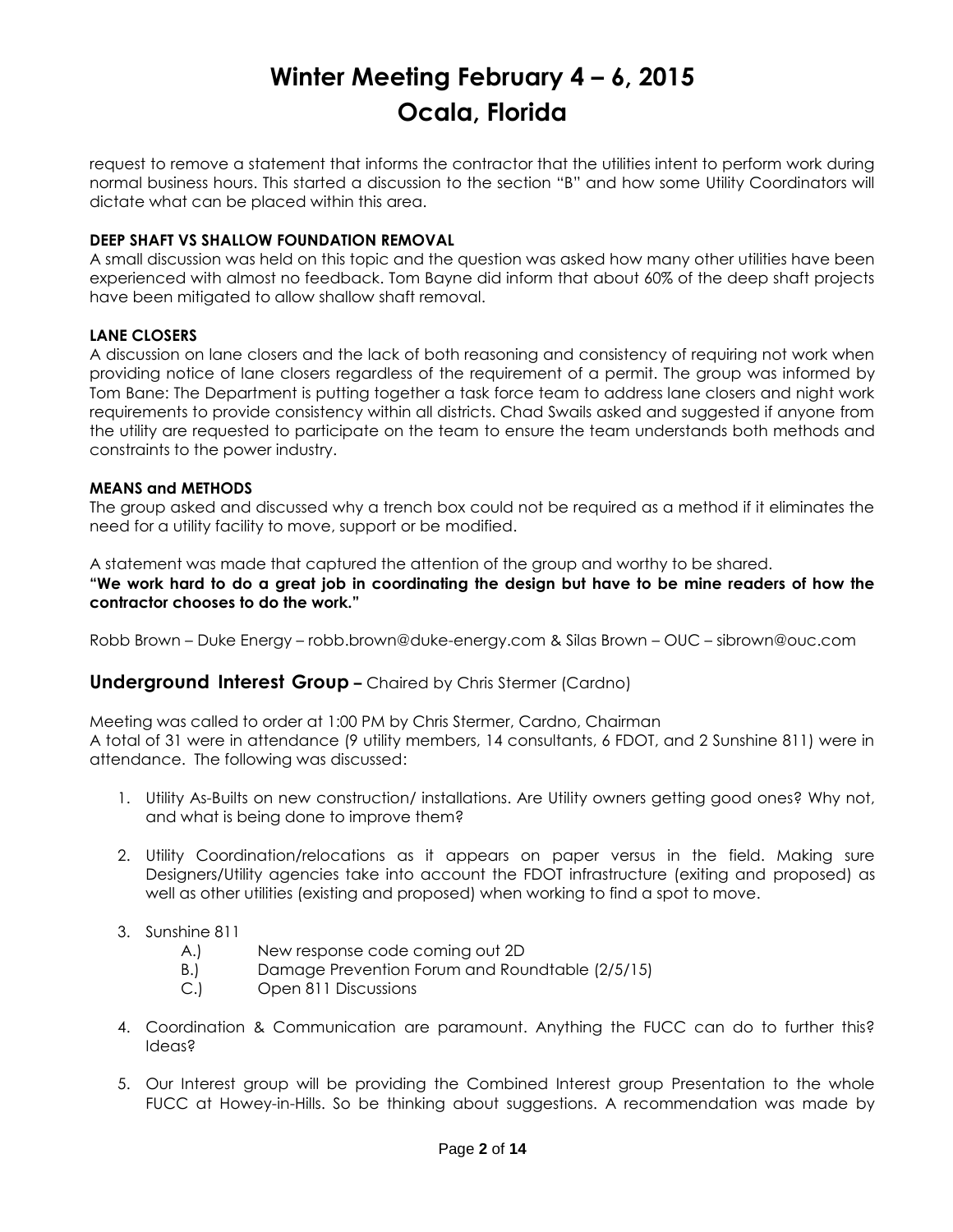consensus to Arrange a presentation by a Drainage Engineer with a suggest topic of "Drainage Conflict Resolution through Design".

Meeting was adjourned at 2:20 PM

#### **Telecommunication Interest Group –** Chaired by Bill Case, Ash Group

Bill Case called the meeting to order at 1:05 pm, there were 17 people in attendance. The meeting was opened by having everyone introduce themselves and give a small description of their present job duties and number of years in the business.

#### **Old Business:**

Regulatory Concerns – Bryan Lantz brought up a Lee County case involving Lee County Electric Coop. Involved in the case is Initiative 337.403. The word "along" within this initiative appears to be negative to utility owners. The DA suggests that even private property will be impacted which could potentially cause utility owners to be negatively impacted from a financial perspective. Henry Bolin suggested similar cases have cost Century Link great sums of money in the recent past. Harvey Spears offered the opinion that utility owners have not been involved at high level discussions and that litigation is likely to come to determine an outcome.

A separate discussion developed related to private easements and it was mentioned that subordination agreements would be likely for utility owners moving forward.

Carrier of Last Resort – Harvey Spears suggested that no ILEC in Florida is required to provide service. Each telecommunication company will ultimately address this issue internally. Based on their revenue perspectives, the ILEC can chose to provide service based on their internal guidelines.

Federal & State Regulations – Harvey Spears stated that the department of revenue site indicated that municipalities cannot charge utility owners for permitting. An example was mentioned that involved an island that a telecommunication company can chose to no longer serve due to maintenance related issues or other reasons.

Design Build Projects – Fred Valdes brought up the conversations being had with DB firms. He indicated that it appeared that they were not interested in talking too deeply if their firm would be impacted with the burden of reimbursable costs. The basic concept he had seen was depending on what was reimbursable was how willing the DB firm was, or how approachable they would be.

#### **New Business:**

Permitting Issues – Kenneth Lee mentioned the problems he had been experiencing on the One Stop Permitting site. The primary concern was that when modifications were requested, the approvals & emails that followed were not coming very quickly. This leaves the utility owner wondering if the changes are being reviewed and ultimately if the permit request was still on track. Others agreed with the same issue, but the common agreement was that the site is much better now that in its inception.

Bryan Lantz inquired as to what the FDOT's perspective was on One Stop Permitting. Gordon Wheeler suggested that Mr. Cook with FDOT's maintenance office would be the appropriate person to direct all questions to on the matter.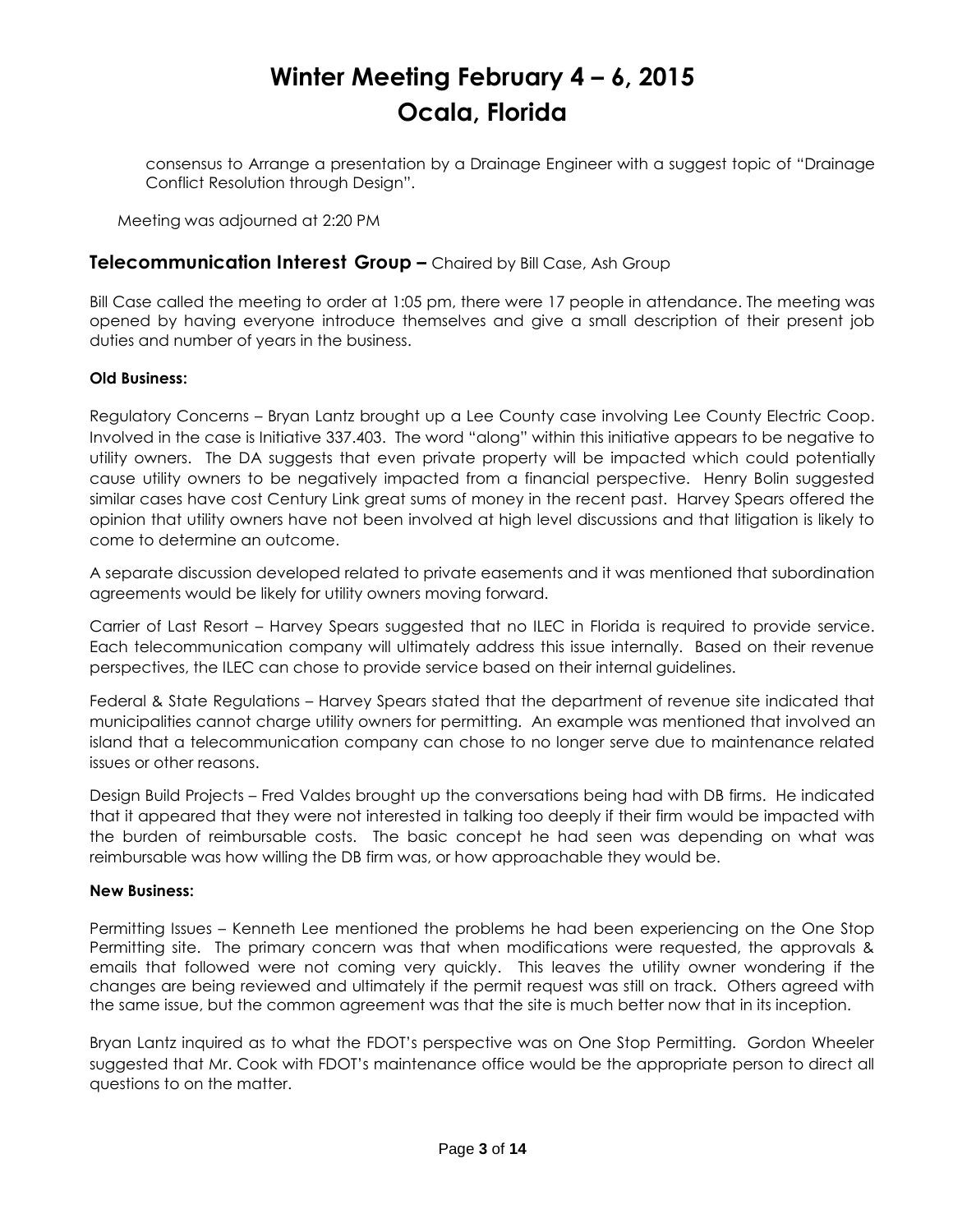811 Support – Greg Schmid inquired on design tickets from 811. Bill Case suggested that design tickets are used to reflect all utilities within the ROW. At that point, the permittee will use that information marked to incorporate into their permit. Bill also offered that an Excavation Ticket was billable to the utility owner. A common agreement with the group was that only utility owners who are signed up through 811 will be located as there are many small and independently owned companies that do not have their data available to 811. In the event a permittee does not provide these utility owners in a permit request, they may be asked for that detail by the municipality or FDOT.

Bonding & Grounding – A discussion was held by several members regarding the negative issues that arise because of poor bonding & grounding. Among them are: the inability to locate cables properly, AC induction, trouble (noise) for the end user.

Greg Reynolds mentioned concerns he had with the "My Florida" website for reimbursable projects. Greg Schmid suggested he had concerns with payments on reimbursable projects. Bill Case suggested Vinnie Lavallette may be able to confirm some of these concerns.

#### **Topics for Marco Workshop:**

A conversation with the Telecom group began regarding the topic/s of discussion that they would present at the Marco Island meeting. Aaron Moon wit KCI Technologies offered to have their Surveyor put together a demonstration on Lidar and Scanning technology. Aaron was to follow-up with Bill and let him know when this was "firmed up".

Thanked all for coming to the meeting and called for adjournment at 2:25 pm. - Bill Case Co-Chair

### **FUCC Subcommittee Meetings**

### **Joint Use** *Chaired by Helen Duncan, Duke Energy Florida*

*The group* v*iewed a video developed by Davey Resources on Best Practices for Joint Use: Permitting & Communications. Video suggestions include; slowing the video down, ability to start and stop, define the acronyms, blur Davey's*  logo/name in video, give Davey credit for creating the video, need pole *application samples from Duke & SECO, add transition breaks between topics. Helen D. to forward suggestion to Davey.*

*Paito Figueroa with SECO requested a copy of the video.*

*Goal is to have video finalized by 2015 Summer Meeting.*

*Need to increase subcommittee attendance. Suggest a 1 day meeting in conjunction with FUCC meetings or a stand along meeting, annually. Small cell pole attachments.*

### **UAM 2.3.1 and 2.3.2** *Chaired by Bryan Lantz, Verizon*

*Rulemaking end of February 2015. FUCC is concerned with current re-write.* 

### **Design Build** *Chaired by Vinnie Lavallette, Cardno*

*Reimbursable vs. Non-Reimbursable Agreements; Subcommittee would like to have a template for FUCC use.*

*UWS & Certification Process*

*Utility Coordination during the RFP Process*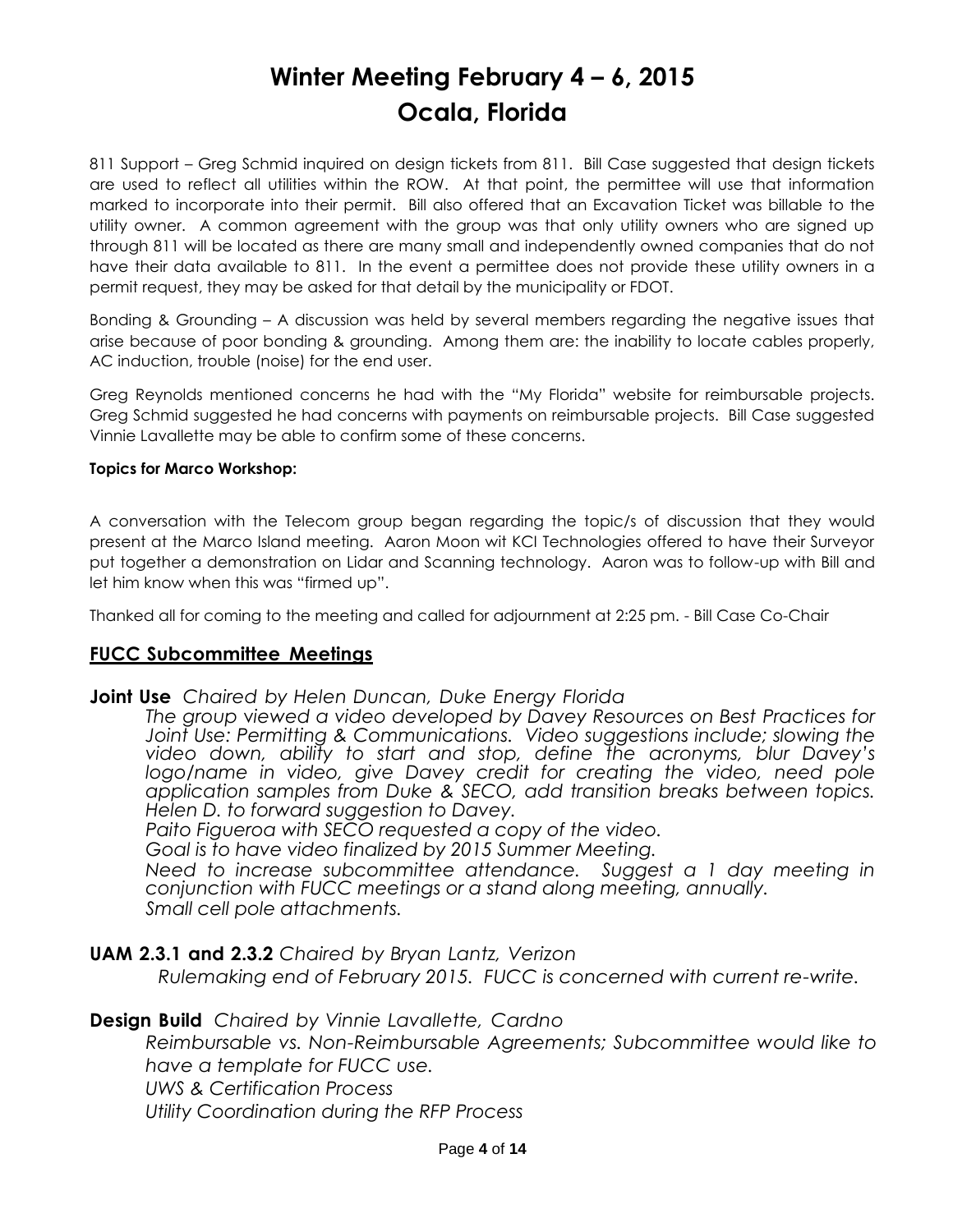### *Combined* **Interest Group Meetings**

**NOTE: Interest Group Upcoming Presentations; Telecom (Marco) & Underground (Howey-In-The-Hills)**

**Thursday, February 5, 2015**

### *Power* **Interest Group Presentation**

## *"OSHA Crane Rule Presentation"*

*-Presented by Bob Berry, Sims Cranes*

*Special Presentation: " Cyber Security" -Presented by the Federal Bureau of Investigation*

## **Luncheon - Sponsored by Sunshine 811 and The Florida Energy Pipeline Association**

### **FDOT Forum/FUCC Announcements**

By-Laws Vote

Kris Hayes made a motion to accept the proposed By Law revisions. Vince Montgomery 2nd the motion. Motion passed.

*Safe Digging Forum and Roundtable Presented by Sunshine 811 Sponsored by the Florida Energy Pipeline Association*

### **Friday, February 6, 2015**

### **FUCC Business Meeting – 50 Members in Attendance**

Chairman Bryan Lantz called the FUCC Business Meeting to order shortly after 8:00 am. The chairman introduced himself and the other FUCC officers. Next, Bryan welcomed everyone and gave opening remarks. The chairman then proceeded with the invocation given by Jerold Whitt and the tribute to the flag.

### **Secretary's Report –** Jodi Rano

The chairman then requested the Secretary to read the previous meeting minutes. There was a motion made by Robb Brown and 2<sup>nd</sup> by Chris Stermer that the reading of the complete minutes be waived. Motion Passed.

### **Historian's Report –** Chris McLaughlin **50 years ago:**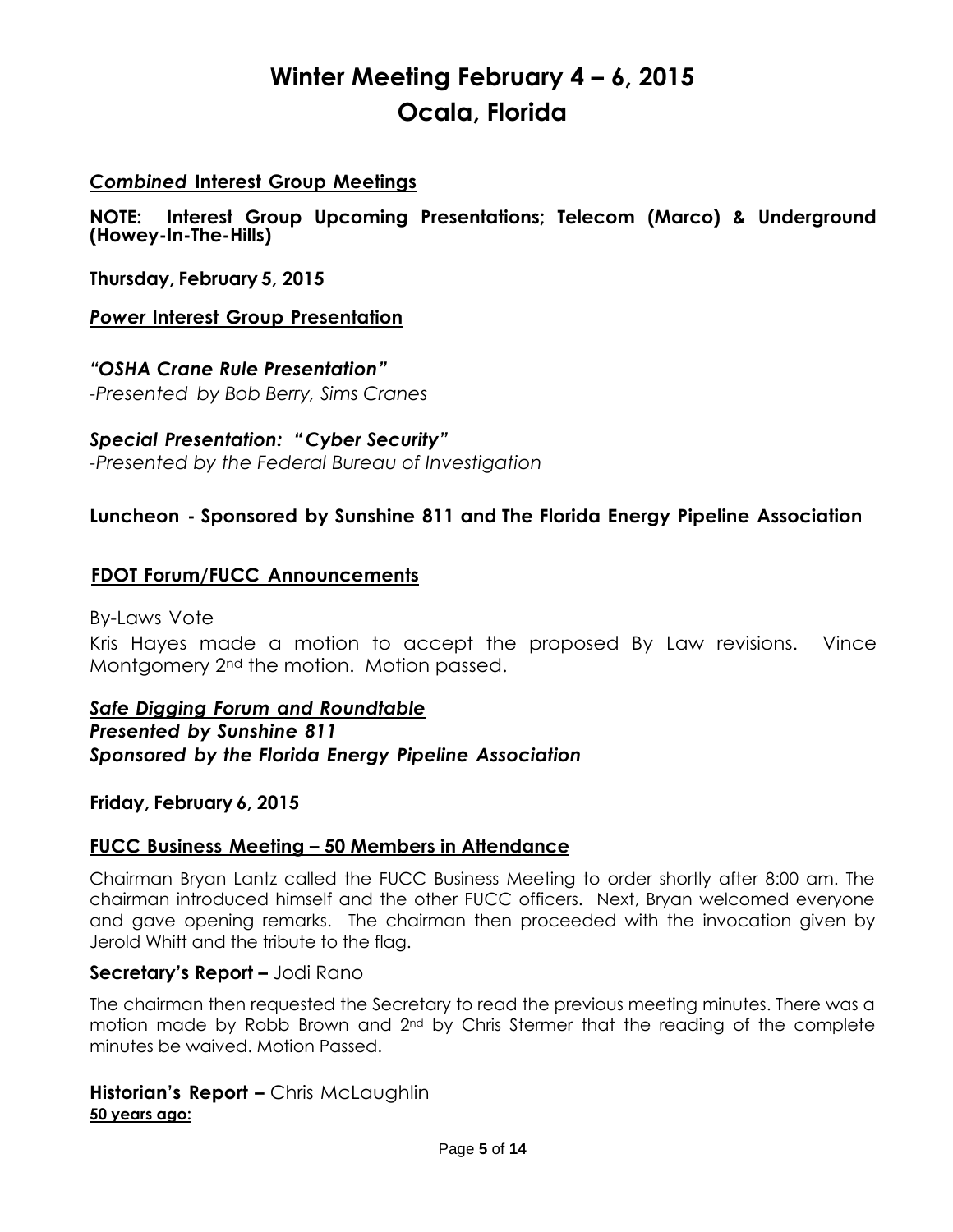February 5, 1965, Mt. Vernon Motel, Winter Park, Florida, Florida Chairman M. M. Noa of Gulf Power Company presiding

53 people in attendance

- 21 Power
- 14 Telephone
- 5 State Road Department

4 Gas

- 2 Florida Public Utilities Commission
- 1 US Army Corps of Engineers
- 1 Tampa Water Dept.
- 1 City of Ocala
- 1 City of Orlando
- 1 City of Jacksonville
- 1 City of Maitland
- 1 Retired

Topics discussed:

- The "Sign Committee" (formed in the previous meeting) met with the State Road Department in an effort to get a ruling on the vertical height and width of large signs along State Roads. The topic was added to a Department Board Meeting and FUCC will be informed if there is a policy change.
- The issue of corporate seals on permit applications continued apparently Municipal Corporate Seals still had to be affixed unless it had been waived.
- US Army Corps of Engineers Chief of Design Branch Jacksonville J.H. Grimes discussed the Cross Florida Barge Canal, part of which lies only 7 miles south of here. Many questions were asked about who was liable for utility relocation costs for those utilities in that path of the Canal. In 1971 Richard Nixon cancelled the project and in 1998 the lands were turned over to FDEP and are now managed as the Cross Florida Greenway.
- A motion was made to prepare a Resolution rejecting two paragraphs (the same paragraph appeared twice in the document) in the new "Florida State Road Department Utilities Policy and Procedure Manual". The motion was passed and the Resolution was written. Apparently SRD did not give prior notice before incorporating an indemnification clause passing massive liabilities onto the utilities. FUCC's stance was that each utility partaking in a relocation was already liable for any injury or damage resulting from their negligence and since utilities were not in a position to profit from the relocations, additional risks should not be assumed by the utilities.
- Discussions regarding the By-Laws reared their ugly heads. Some concerns were made that the FUCC was making an endeavor that exceeded the original structure of the By-Laws. It was suggested to leave them as they were and add to them to compensate for the additional undertakings (which were unclear in the minutes). A By-Laws committee was formed to make these additions.
- Mr. Bill Stoos of the State Road Department said that SRD is receiving cooperation from utilities regarding whom receives permit applications when they are approved.
- Mr. Red Davis and Mr. Stanley Warth were on hand to imbibe this Committee with the "Spirit of Liaison".
- Special thanks was given to Mr. Karl Lohman of the Winter Park Telephone Company for the facilities and hosting of the meeting. The next meeting will be in Sarasota at the Landmark Hotel on May 21, 1965. The meeting was adjourned at noon.

#### **25 years ago:**

February 2, 1990, Bay Harbor Inn, Tampa, Florida Chairman Larry Claxon presiding

113 people in attendance 27 Power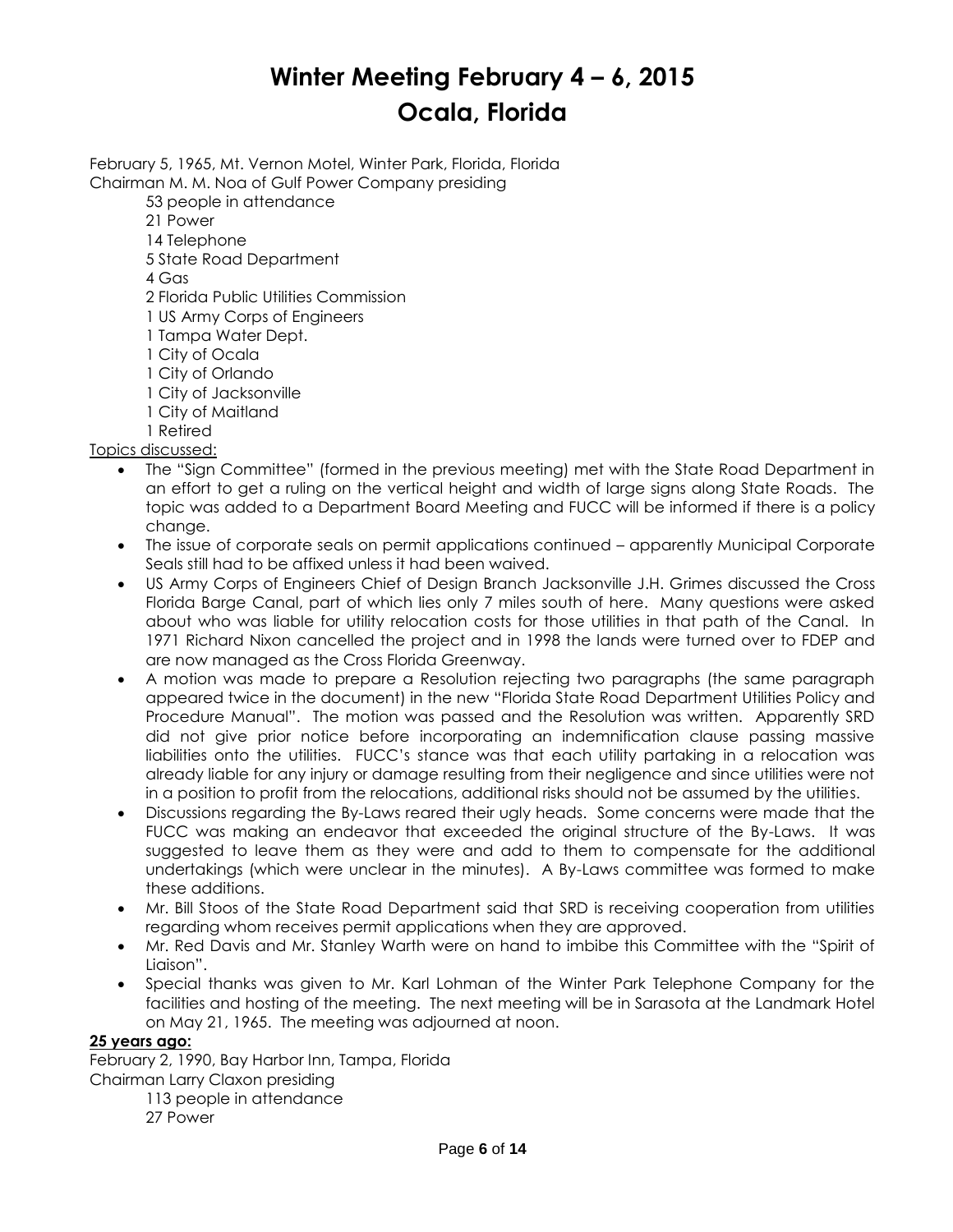18 Telephone 14 Consultants 11 FDOT 10 Cable TV 4 Gas 3 Pinellas County 3 OUC 3 Tampa Water 3 Call Candy/UNCLE 2 Contractors 2 City of St Petersburg 2 City of Orlando 1 each Imperial Polk County, City of Bartow, Turnpike, City of Lakeland Water, City of Tampa Transportation, CLS, City of Clearwater, Hillsborough County, Ft Pierce Utility Authority, City of Englewood Water, City of Lakeland Electric Current members in attendance WAY back then were: Betsy Becker – Telesat Cablevision Dennis LaBelle - FPL Arlene Brown McGee - TECO Art Gilmore – Florida Power Corp. Marilyn Pineau – United Telephone Company of Florida Mark Sweet – Florida Power Corp. Dennis Black – Paragon Cable, 19th Hole at the Country Club

on FUCC comments. • Speakers:

Topics discussed:

Jan Sands/Ash – Tampa Water

interest back in those days or they had a good bank).

W.L. Childs, Jr. – FDOT Ron Black – US Sprint (?)

- o Walter Gibson from FHWA Division ROW Agent spoke about changes to the "Uniform Relocation Assistance and Real Property Acquisition Regulations for Federal and Federally Assisted Programs" and the responsibilities of utilities as acquiring agencies.
- o Mary McAuliffe and Beth \_\_\_ of DER and Vernon Fraser of Pinellas County Health Unit Soil contamination issues, who to call, what to do, and regulations in the event of encountering contamination.
- UAM Subcommittee Report Dennis LaBelle presented the Natural Gas Association's attorney letter to FDOT. Dennis also had met with a University of Alabama faculty member who was preparing Alabama's version of the UAM. He suggested adopting some of the points into the Florida UAM.

Treasurer's Report - \$599.92 (including \$8.33 interest since November, meaning 5.6% annual

 FDOT Update by Paul Kaczorowski (somebody help me here), the FDOT wanted to work with FUCC for training and implementation of safety procedures. UAM still in the works and waiting

- One Call Bill 985 Jeff Rogers said there was a new House Bill #985 that was substantially different than the one that UCC had reviewed and commented on. This new Bill was not expected to be endorsed by gas or power industries.
- Joint Use Subcommittee Mark Sweet reported on foreign attachments. A letter was mailed to pole owners for the identification of the utilities attached to their poles so a master list of tag ID's statewide could be assembled and maintained by FUCC. The enforcement was to be carried out by the pole owners.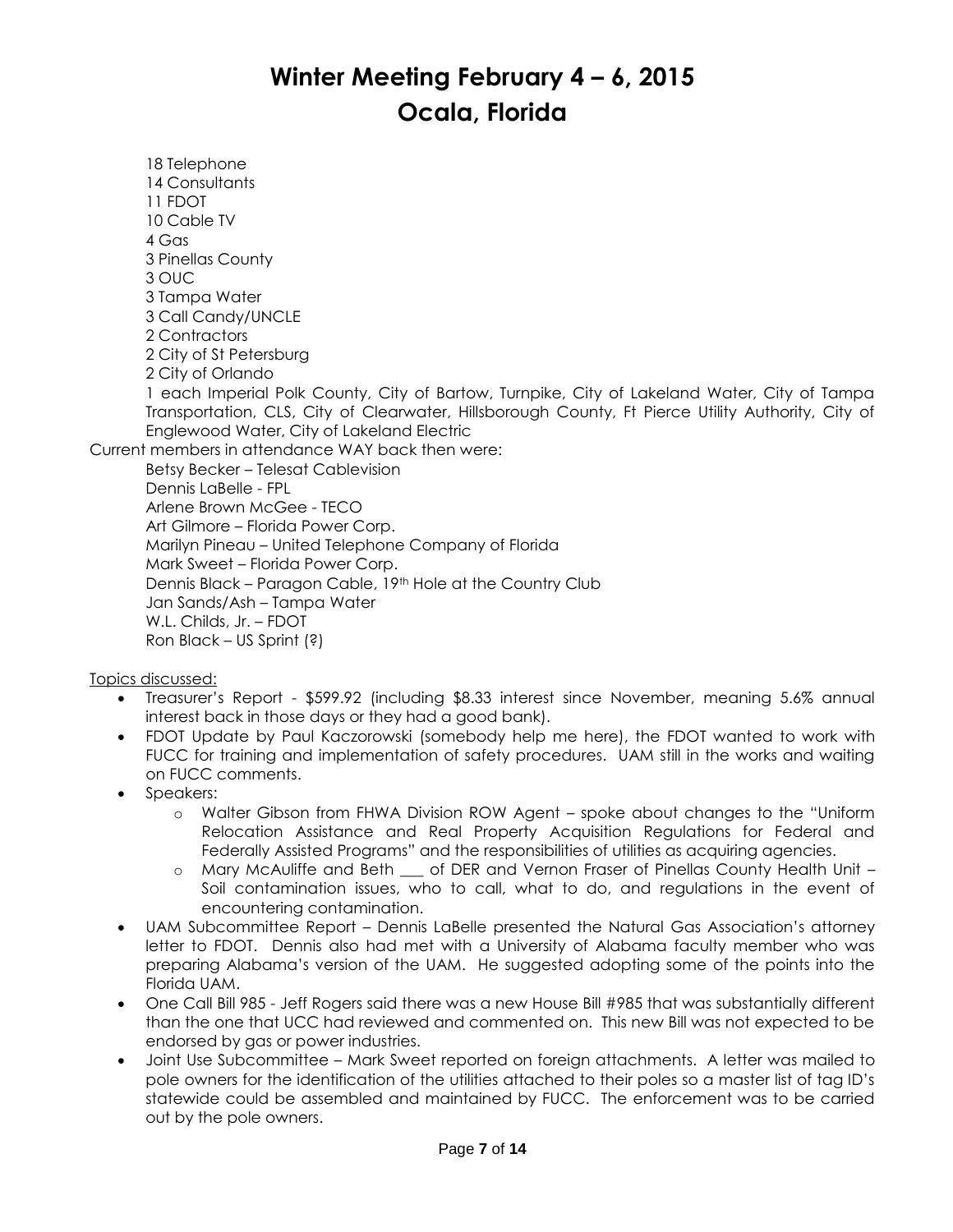- City/County Participation Subcommittee Tim Kennedy reported on ways to promote and pursue participation by Cities and Counties in FUCC.
	- o Statewide effort to involve Public Works Directors and their engineers, traffic engineers, permitting and planning personnel, contractors, consultants, etc.
	- o Conduct educational programs, make presentations and promote statewide liaison and information.
	- o Increase communication with the districts and local groups and maintain and expand lists of members and office terms.
	- o Select meeting topics to increase participation and interest within the members.
	- o Advance notification of upcoming meetings, including location and dates of at least 4 meetings in advance.
	- o Special liaison with other organizations might be appointed in order to let our group be better known outside of the utilities circle.
- Steering Committee Tom Duggar chair. 40 people in attendance (!!!), Fort Myers would be the next meeting and \$5 will be the registration fee.
- Power Interest Group 28 in attendance. Discussions included clearance calculations, undergrounding aerial power cables, joint trenching in conjunction with cable and telephone, leasing fiber optic cable from telephone companies, and that FDOT D6 was requiring MOT plans to be filed with permit applications.
- Underground Interest Group 18 in attendance. New business including the sunsetting of Engineers' Chapter 471 requiring engineers working for utilities to be certified.
- Telephone/Cable Interest Group 34 attendees with Dennis Black presiding. Discussions included clearance calculations, tagging attachments, One Call Bill, CSX & FDOT permits, inside residence wiring and interference, undeveloped subdivisions and reimbursement when ROWs become developed again and relocation is necessary.
- Utility Notification Center 300,000 calls annually, 3 new members in 2 weeks (2 gas, 1 cable), the Center has a new computer on line that will help handle calls more efficiently, closely monitoring the One Call Bill.
- Meeting adjourned at 12:01pm.

### **Treasurer's Report** – *Vince Montgomery*

| As of 1/2015 | 24,057.14 |
|--------------|-----------|
| Deposit      | 10,863.03 |
| Deposit      | 1.075.00  |
| Total        | 35.995.17 |

Winter Meeting Conference Fees:

| 8,025.00                     |
|------------------------------|
| 85.00                        |
| 550.00                       |
| 8,660.00                     |
|                              |
|                              |
| 1,494.55                     |
| 60.00                        |
| 100.00                       |
| 538.00                       |
| 2,192.55                     |
| 35,995.17                    |
|                              |
| $-2,192.55$<br><b>Dese 0</b> |
|                              |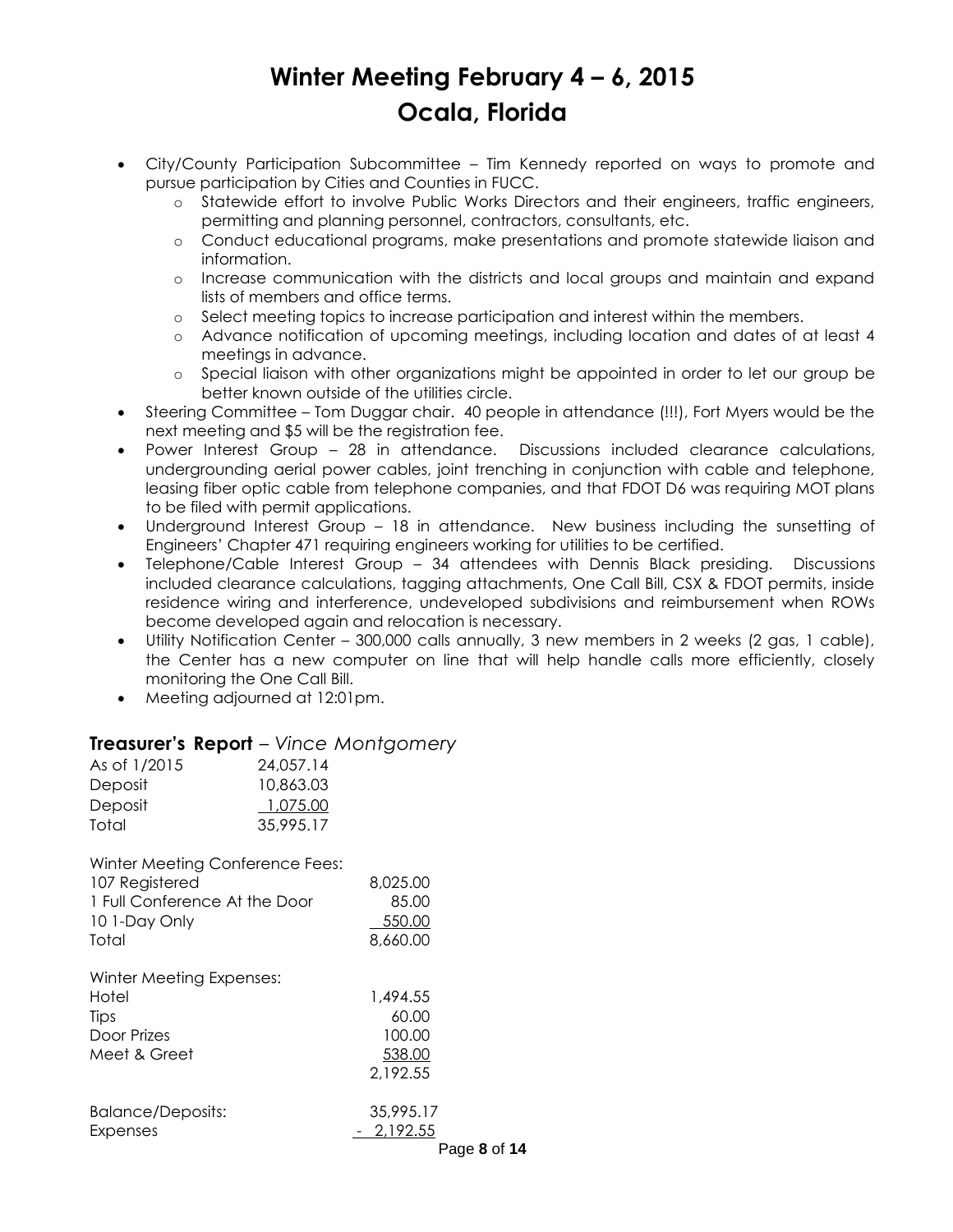Balance before Planner Fee Paid: 33,802.62

Chris Stermer made a motion to accept the Treasurer's Report. Jerrold Whitt  $2<sup>nd</sup>$  the motion.

#### **Business Session**

#### **Sunshine 811 Report**

*NEED in WORD*

#### **FDOT District Reports**

FDOT District 1: Offered a UWS preparation and plans reading class.

FDOT District 2: John McCarthy provided an update on I-295 managed lanes. Intersection improvements at I-10 & SR 23, I-295 & JTB (managed Lanes). SR 15 (Putnam) Reconstruction, I-95 & I-10 DB, I-10 & SR 200 Conventional, I-95 & I-295 DB, D2 Liaison Meeting will be held April 8, 2015. Topics to include UC Process & UWS.

FDOT District 3: D3 Annual Utility Liaison Meeting scheduled for April 22, 2015 in Crestview.

FDOT District 4: Tim Brock, DUA reported that I-595, 1st P3 in the State of its kind is complete. Managed lanes are under construction along I-75. I-95 managed lanes in Broward County are currently advertised. D4 continues to e-mail work program project updates broken down by specific County and by the Production date. Tim thanked the utility stakeholders for their continued cooperation through communications.

FDOT District 5: D5 Annual Utility Liaison Conference is scheduled for June 3<sup>rd</sup> at the Sandborn Center in Deland, FL. The Beyond the Ultimate I-4, southern portions have been awarded. Currently Conventional design may go DB.

FDOT District 6: Not Present

FDOT District 7: D7 Liaison Meeting scheduled for April 10, 2015.

Turnpike: Turnpike sends out a monthly update which can be requested from Jim Kervin. Project update below.

### **Central Florida Projects**

**FPID 243017-1:** New interchange at SR 91/SR 417 in Orange County. Central Florida Expressway (formerly known as O/OCEA) is participating in this project for new ramps in the interchange. The design is underway. The early construction is underway.

**FPID 411406-1:** Widen turnpike Mainline (SR 91) from Osceola Parkway to Orlando South Interchange, MP 248 - 255.5. Design is underway. The anticipated letting is June 2016.

**FPID 406090-5:** Widen turnpike Beachline Expressway (SR 528) from I-4 to Turnpike Mainline (SR 91), MP 0 - 4.3. Design is underway. The anticipated letting is April 2015.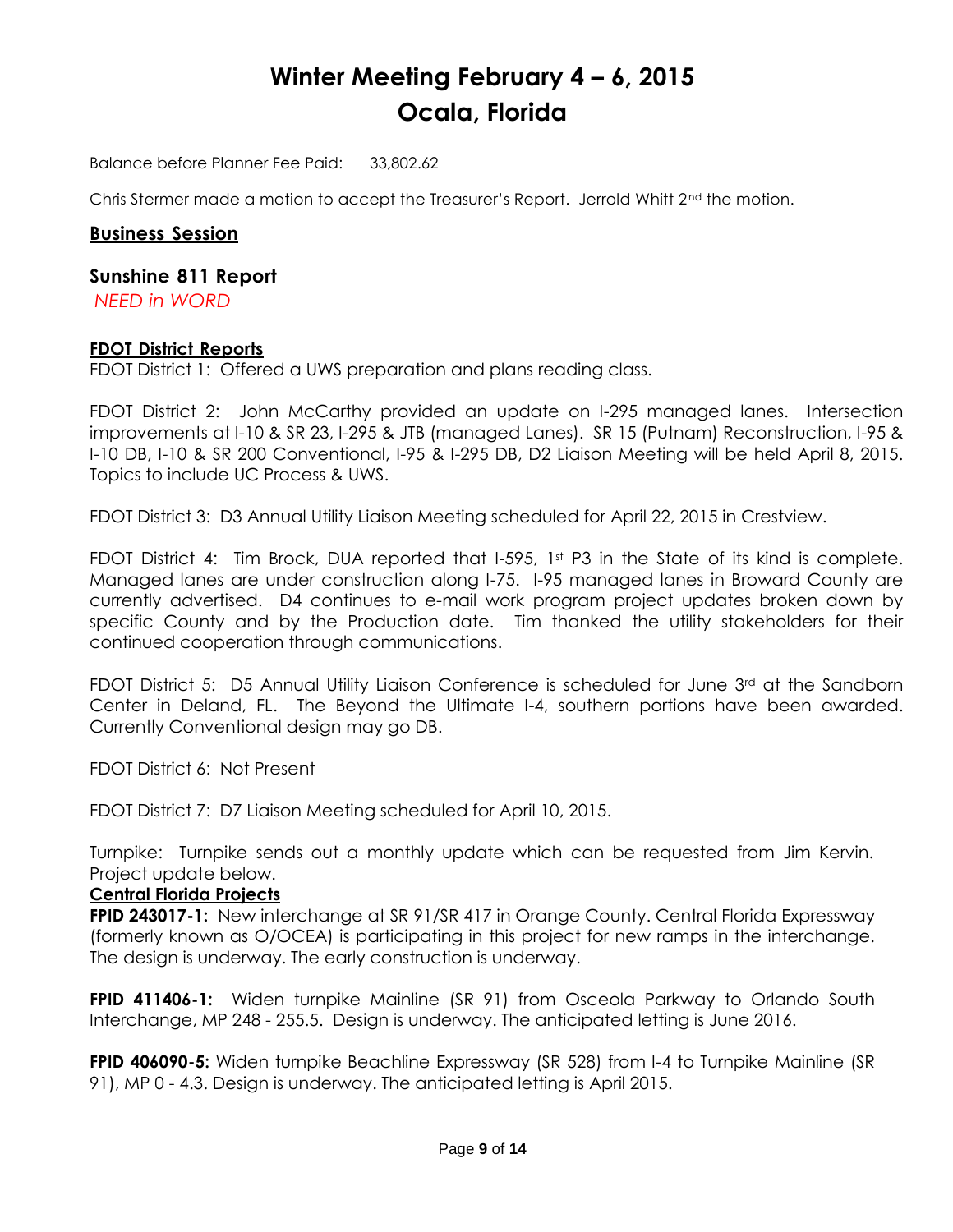**FPID 406110-1:** Design/Build project at Turnpike Mainline (SR 91) and I-75 Interchange Modifications, northern Turnpike terminus, MP 309. The RFP and design concept are under development.

**FPID 429018-4** Resurface Turnpike Mainline (SR 91) from Orange Osceola County line to the Beachline Expressway (SR 528) southbound lanes only. Design is underway. The anticipated letting is June 2016.

**FPID 429023-1:** Resurface SR 417 in Seminole County from MP 12.3-17.4. Construction is underway.

**FPID 432826-3:** Roadside Improvements on Turnpike Mainline (SR 91) from MP 216.8 – 227.1. Design consultant procurement is underway.

**FPID 433827-3:** Roadside Improvements on Turnpike Mainline (SR 91) from MP 239.3 – 227.1. Design is underway.

**FPID 435773-1:** Turnpike Mainline (SR91) at Yeehaw Junction/SR 60 conversion of lane to SunPass only, MP 193 in Osceola County. The anticipated maintenance-letting is April 2015.

#### **South Florida Projects**

**FPID 406096-1:** Design/Build project to widen the HEFT in Miami-Dade County from 4 to 8 lanes from Eureka Drive to south of Killian Parkway, which include reconstruction of SR 874 Interchange. Construction is underway.

**FPID 406103-1:** Interchange improvements at Turnpike Mainline (SR 91) and Sunrise Blvd. Design is underway. The anticipated letting is March 2015.

**FPID 415051-1:** Design/Build project to widen the HEFT from SW 88<sup>th</sup> Street to SW 72<sup>nd</sup> Street. Construction is underway.

**FPID 415051-4:** Design/Build project to widen the HEFT from Bird Road to SR 836.

**FPID 427146-1:** Design/Build project to widen the HEFT from SW 72<sup>nd</sup> Street to Bird Road. The project design and construction is underway.

**FPID 427685-1:** Construct auxiliary lanes on the HEFT from N.W. 74<sup>th</sup> Street to NW 106<sup>th</sup> Street in Miami-Dade County. Construction is underway.

**FPID 431100-1:** Resurface HEFT from MP 33.2 to MP 39.6. Design is underway. The anticipated letting is October 2015.

**FPID 435615-1:** Glades Road Northbound Ramp Improvements in Palm Beach County. Design is underway. Construction is anticipated for September 2015.

**FPID 435615-4:** Glades Road Intersection Improvements in Palm Beach County. Design is underway. Construction is anticipated for October 2015.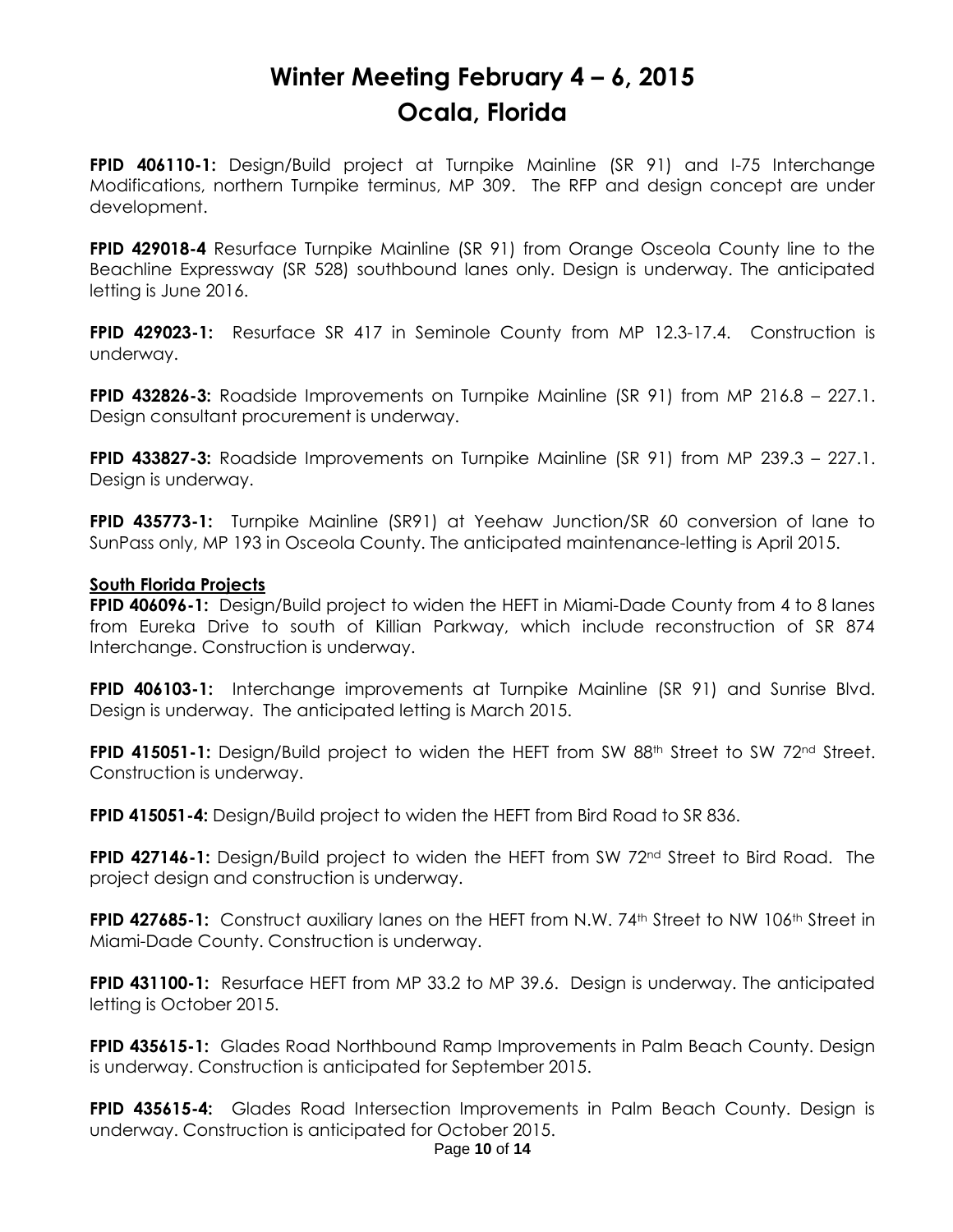#### **West Florida Projects**

**FPID 406151-1:** Widen Veterans Expressway in Hillsborough County from 4 to 8 lanes from Memorial Highway to Gunn Highway. The widening & reconstruction project will be done in three sections and will include All Electronic Tolling ("AET") in the scope of work. The projects are under construction.

1) FPID 431275-1 Veterans Exwy from to south of Linebaugh to Gunn Hwy.

2) FPID 406152-1 Veterans Exwy from north of Barry Rd. to south of Linebaugh.

3) FPID 406151-1 Veterans Exwy from Memorial Hwy to north of Barry Rd.

**FPID 406151-4:** All Electronic Tolling on SR 589 (Veterans Expressway and Suncoast Parkway). Construction is underway.

**FPID 429025-1:** Resurface and safety improvements on Suncoast Parkway in Hillsborough County. Construction is underway.

**FPID 429350-1:** Design/Build project to widen Veterans Expressway from south of Gunn Highway to Sugarwood Plaza, MP 9-11. Conceptual Design is underway. Early works construction is underway.

**FPID 429350-4:** Design/Build project to widen Veterans Expressway from Sugarwood Plaza to Van Dyke Road, MP 11-14. The Design/Build firm was awarded.

**FPID 405270-1:** New construction of the SR 589/Suncoast Parkway Section 2 from U.S. 98 to the Hernando/Citrus County line. Design is underway. The anticipated letting is May 2016.

**FPID 405270-4:** New construction of the SR 589/Suncoast Parkway Section 2 from Cardinal Street to SR 44. Design is underway. The anticipated letting is May 2016.

Central Office: UAM to be signed off on the end of February 2015. 2010 QAR vs. 2015 QAR, greatly reduced undesirable special conditions and instruction on Utility Permits. OSP (One Stop Permitting) GIS issues/errors; enter manually if you receive an error. Uploading documents has a size limit. No permit request within the L/A ROW for maintenance was requested by Dave Kulhman, FPL. Central Office expressed top concerns with Permits: Notification to FDOT for start of work, closeout of permits, and damage to the ROW. OUC expressed concern with not allowing conflict structures. Tom Bane is to look into OUC's concern.

### **Subcommittee Reports**

#### **Steering Committee** – Chaired by *Kris Hayes*

A total of fifteen (15) were in attendance

Anticipated meeting dates/Locations: Under consideration are Jacksonville and Tallahassee. The three meetings are planned to be held in the months of April, August and November while focusing on a North, Central and South location.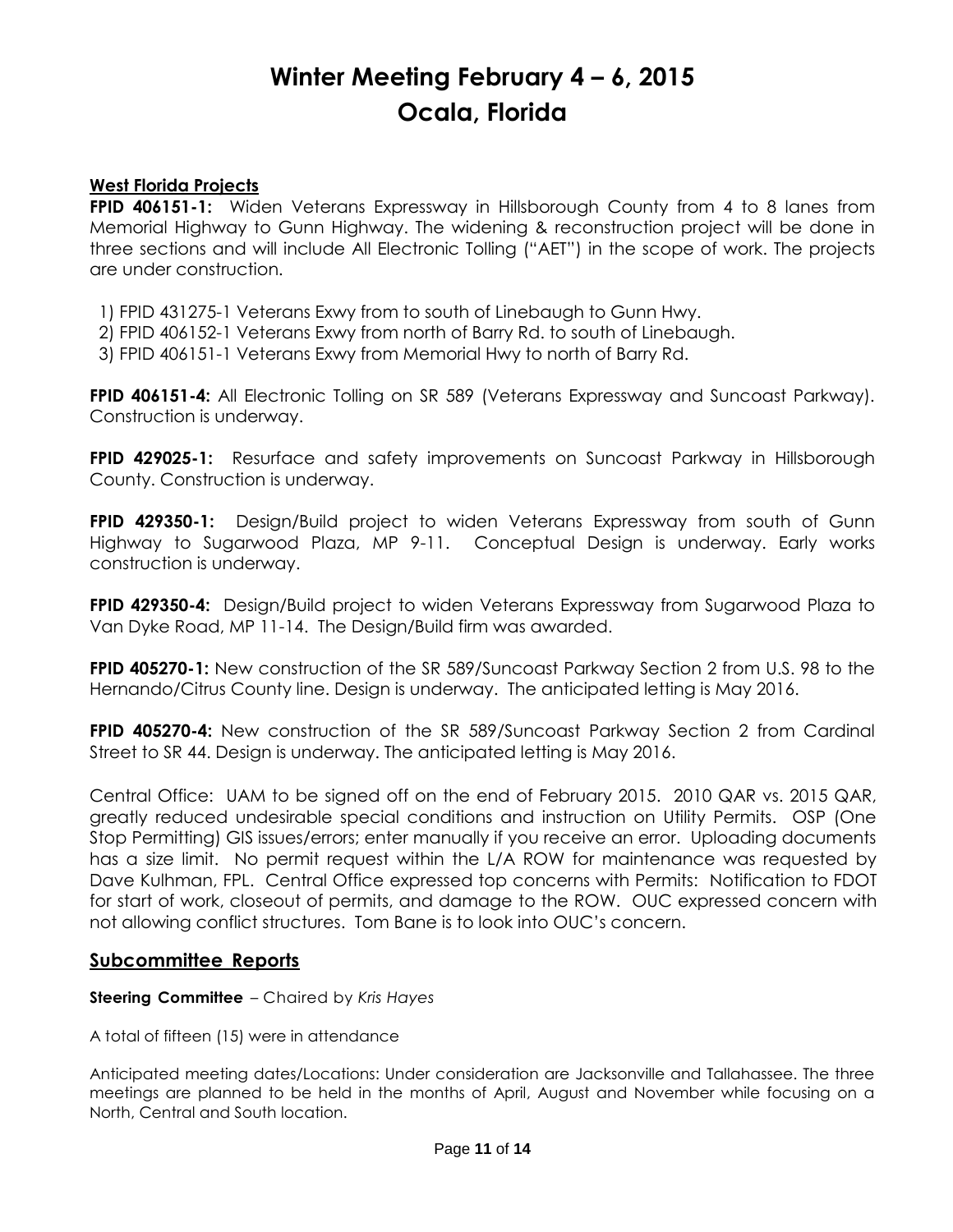*A motion was made and passed unanimously to secure the following meeting space: The April 2016 meeting is planned for a hotel in the Jacksonville area, the November 2016 meeting is planned for Ocala and the August 2016 meeting will be in or around Marco Island. Tom Bane with FDOT's Central Office reported that the FUCC could anticipate FDOT's participation at every other Marco meeting. FDOT's DUE's and DUA's will be limited to two (2) FUCC meetings per calendar year.* 

#### Current Sponsor levels? (appropriate?, benefits, cost)

*A handout was circulated around the room which listed the FUCC's different sponsor levels and associated benefits. A short discussion ensued and it was agreed that the current levels were appropriate and would not be changed.*

Utility Coordination Certification (UCC) status/Direction? Also, determine who would be in a position to resolve the inquiry from Aracely Andollo-Soto. Reportedly, Ms. Andollo-Soto has completed all UCC modules but has not received her Overall Utility Coordination Certification.

*Vinnie LaVallette reported that the UCC certification program was recently revamped with*  improvements made to improve recordkeeping and ensure more timely delivery of course completion *certificates. Vinnie, Gene Lozano, Eric Brueningsen, and Dennis LaBelle are the UCC instructors and are available to teach any module requested. Someone will need to assemble a minimum of 22 (33-35 max.)* course participants and secure an appropriately sized facility willing to host the course. One (1) *free registration is being offered to successful course organizer.* 

*Vinnie Lavallette offered to look into the inquiry by Ms. Andollo-Soto and work towards resolving the matter ASAP.* 

FUCC wishes to secure PE continuing education credits? (Sarah Matin, PE had previously offered to assist with this effort)

*Kris Hayes agreed to provide Sarah's contact information to Vinnie to confirm if Sarah remains willing to assist with this effort. Vinnie Lavallette previously completed a package for submission to the professional engineer's board.* 

QuickBooks? (Vince Montgomery)

*Vince indicated that he would purchase the program for FUCC and work to set up Quickbooks as soon as his schedule would permit. Vince stated that Quickbooks could be up and running as soon as the Marco Summer meeting.* 

Proposal to replace FUCC's current website? Lori McLaughlin has generated a template [\(www.thefucc.org\)](http://www.fucc.org/). The newly created site was generated using GoDaddy.com's website builder and is hosted by GoDaddy.com, with suggestion box added. Bill Heath at Sunshine 811 has offered to continue managing the renewal of the domain name fucc.org to ensure continuity. The domain fucc.org will be redirected to thefucc.org once the new site is launched. Estimated annual costs: \$150

*The Steering Committee discussed the matter and provided the approval for Lori to proceed with this effort.*

Bylaws revisions posted 30 days prior to Ocala meeting. Steering Committee to approve these bylaw revisions at this meeting.

*The revisions were reviewed during the meeting and no further revisions were proposed. Note: Thursday,*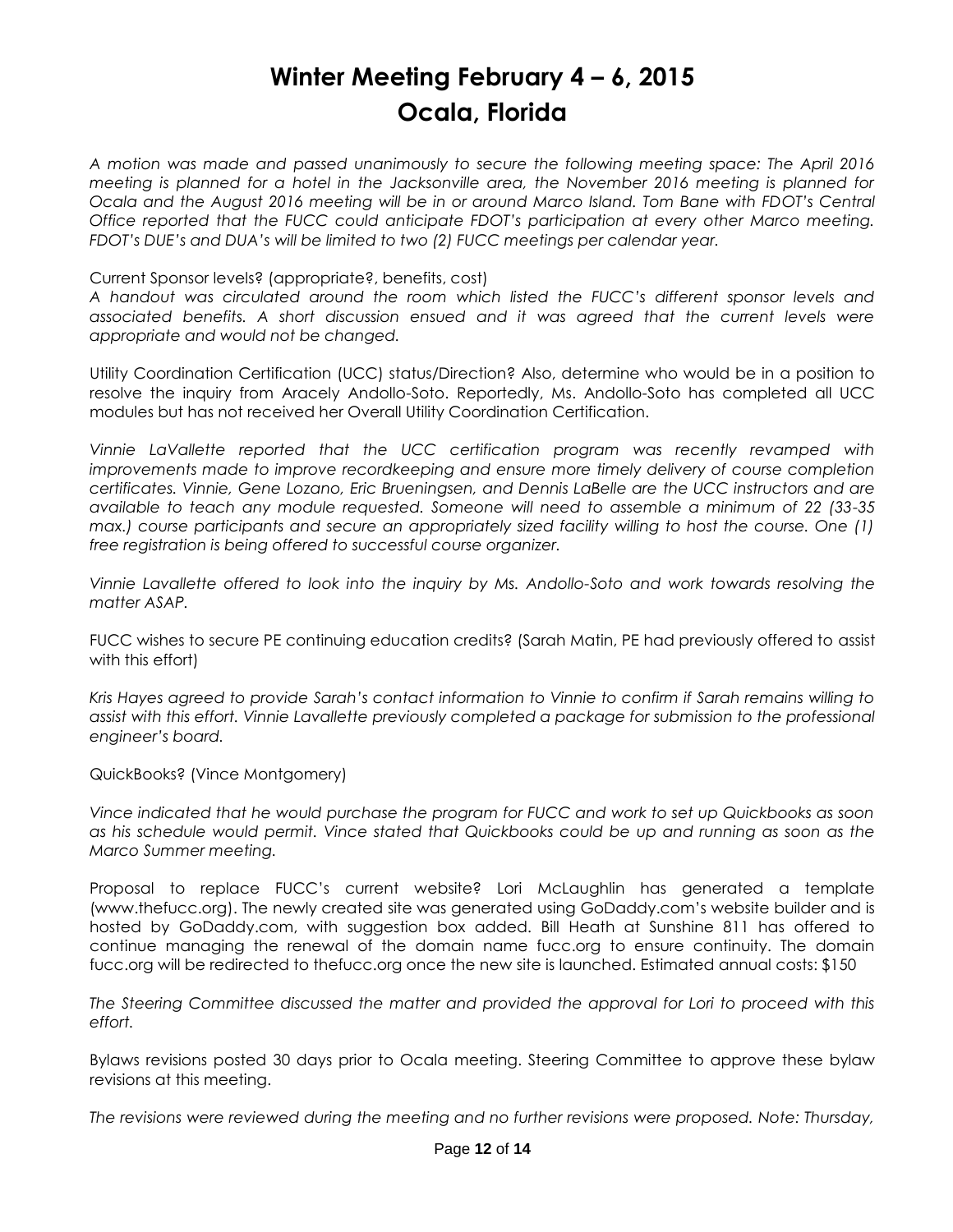*February 5th vote was held at general meeting session and motion passed unanimously.*  Yes/No for FUCC to purchase projector and portable screen (\$750.00+- budget)

*Jan Ash suggested that the FUCC explore getting someone to purchase and donate the needed equipment and essentially become an "AV Sponsor". Note: This matter was brought before the FUCC membership at the general meeting session and motion passed for the FUCC to move forward with purchasing the AV equipment.* 

Pre-paid registrations? Credit card payments?

*Brian Dean reported that the FUCC has addressed these issues. Vince Montgomery stated that refunds could be issued through Pay Pal*

Vacant Steering Committee positions

*The vacant Steering Committee positions were identified and an appeal was made to the group to reach out to business acquaintances so we can add the representation from these areas of industry.*

Motion to adjourn the meeting was made by Vinnie Lavallette, 2<sup>nd</sup> by Vince Montgomery.

### **Awards/Nominations** – *Vinnie Lavallette*

*No Malcolm Yancey Award this Year.* 

*John J. Farkas Award nomination committee is made up of past winners.*

*Need nominations for In-coming Secretary. Needs to be a UAO, Non-Power.*

### **UAM/Standards Review** – *Bryan Lantz*

*Previously Discussed in Minutes.*

### **Bylaws Review** – Chris *McLaughlin*

*Proposed revisions passed.*

*Dollar threshold needs to be established for FUCC's bank account.*

#### **Sound Wall** – *Chad Swails*

*1 form has been filled out. Add form to FUCC website Tool Box? Power group stated they need an actual case in order to fill out the requested form.*

### **Railroad** *– Vacant*

### **E- Business/Web Page** – *Lori McLaughlin*

*Draft website has been developed and is more user-friendly.*

*GoDaddy Account; \$100 per year or less.*

*Need photos for website.*

*Comment Box to be added.*

*Contact Information form to be added.*

*Will be able to e-mail Officers directly from website.*

### **Membership/Promotions** – *Jeanna Dean*

*2010 is the most current Membership list.*

*Need members/representatives from Drainage, Sound Walls & Signals*